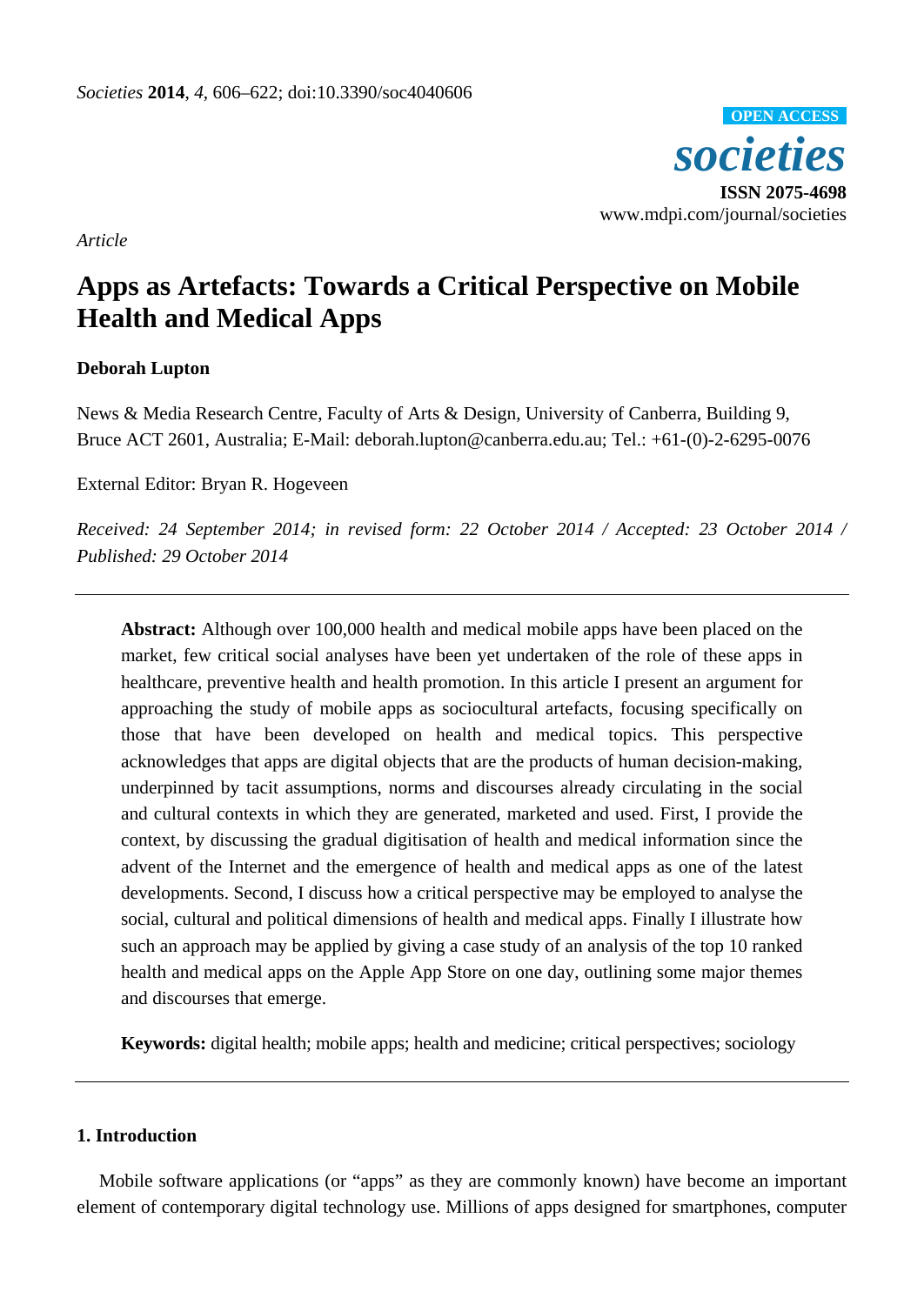tablets and other mobile devices have been published since their first appearance in 2008. Apple announced in mid-2014 that it had over 1.2 million in its App Store catalogue alone and that 75 billion apps had been downloaded by users. The other major app provider, the Google Play store, provides a similar number of apps to consumers [1]. Market research has found that mobile device users spend more time each year on using the apps they have downloaded. One survey of adult smartphone users in the USA found that the average number of hours respondents spent per month on using apps exceeded 30 hours, and that the respondents used an average of 26 apps each [2].

Despite this rapid expansion of a novel method of providing software programs to mobile device users, as yet very few critical social analyses of mobile apps have been published. In this article, as part of a developing research program in critical digital health studies [3–10], I focus attention on one genre of mobile apps: health and medical apps. The vast majority of research studies about this genre of apps have appeared in the medical or public health literature or market research reports. These studies take a primarily instrumental approach, seeking to review the effectiveness of apps or analyse the medical validity or safety of their content using descriptive content analyses. The wider social, cultural and political roles played by health and medical apps as part of contemporary healthcare and public health practice and their contribution to notions of health, illness and embodiment have been little explored thus far.

In this article I seek to achieve three objectives. First, I provide the context, by discussing the gradual digitisation of health and medical information since the advent of the Internet and the emergence of health and medical apps as one of the latest developments. Second, I discuss how a critical perspective may be employed to analyse the social, cultural and political dimensions of health and medical apps. Finally I illustrate how such an approach may be applied by giving a case study of an analysis of the top 10 ranked health and medical apps on the Apple App Store on one day, outlining some major themes and discourses that emerge. In so doing I introduce the concept of the app as sociocultural artefact. This perspective acknowledges that apps are digital objects that are the products of human decision-making, underpinned by tacit assumptions, norms and discourses already circulating in the social and cultural contexts in which they are generated, marketed and used.

#### **2. Digitising Health and Medical Information**

Health and medical apps are one of the newest developments in a trajectory of the digitising of health and medical information that has occurred over the past quarter century [5]. The emergence of the Internet and mass access to the World Wide Web in the mid-1990s (now often referred to as the "Web 1.0" stage) led to a proliferation of health and medical websites and online discussion groups offering open access to details about illnesses, diseases, health promotion and healthcare. These initial websites were mostly static, infrequently updating their information. They offered little opportunity for people to contribute details of their own experiences, although online discussion groups allowed for some interactions and sharing of information by patients and other interested users.

The digital technologies that have emerged in the past decade (now often referred to collectively as "Web 2.0", or "the social web") have expanded the opportunities for people to access and, in particular, share health and medical information with each other in digital forums. Patients and caregivers can write about their experiences, create and upload images or videos and rate healthcare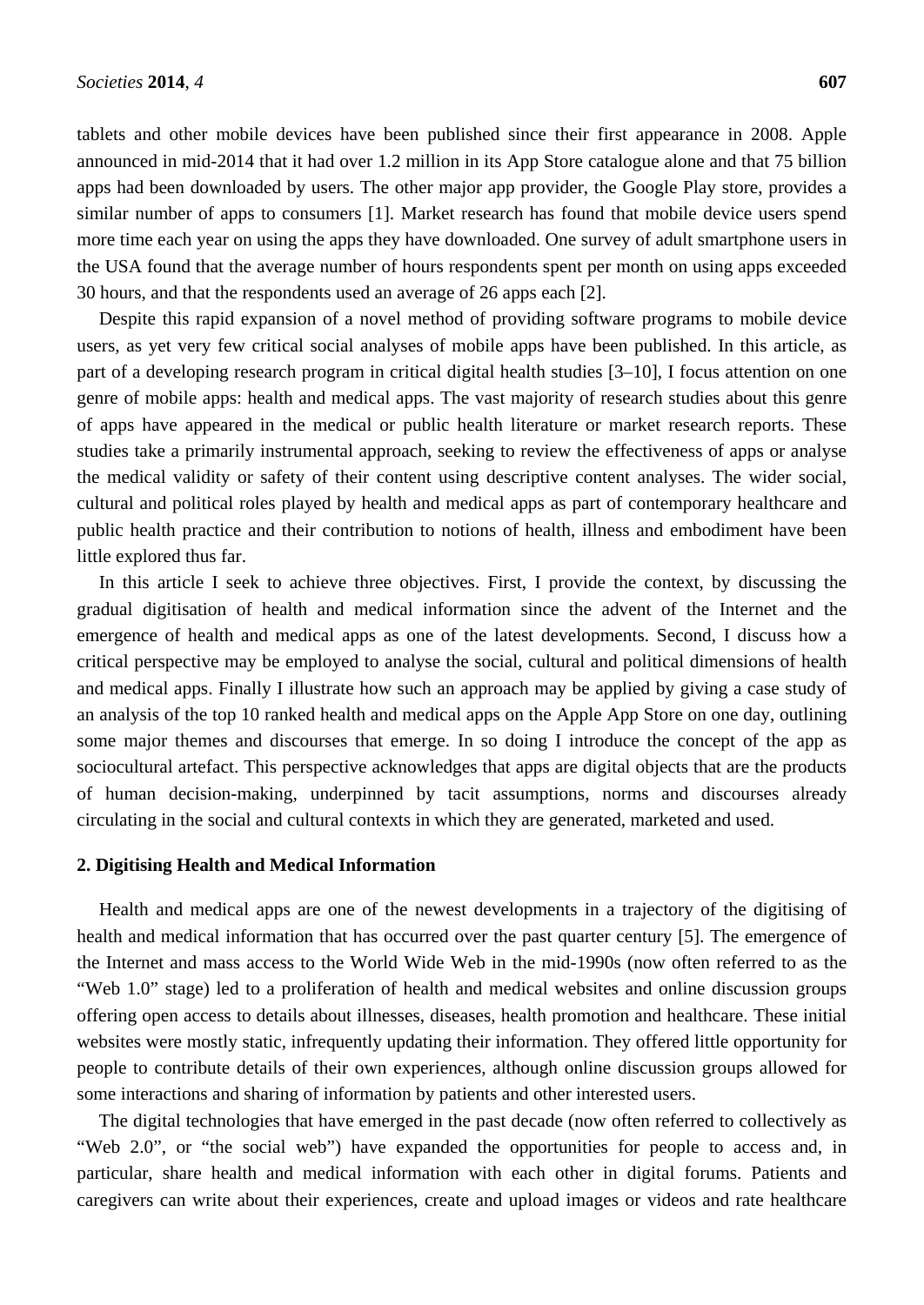providers and medical treatments using social media platforms and blogs and wireless mobile devices that can connect to the Internet from almost anywhere. In this age of digital "prosumption" (combining production and consumption of Internet content) [11], the ideal of the "digitally engaged patient" (otherwise referred to as the "e-patient") has become dominant. This ideal represents digital technologies as offering patients and lay people the opportunity to 'take control' over their health via contributing to and harnessing online information and engaging in self-monitoring and self-care practices using digital technologies [6,12,13].

## **3. The Emergence of Health and Medical Apps**

Sociologists and other social researchers have yet to devote significant attention to the role played by health and medical apps as contributors to these digitised landscapes and ecologies. Yet these apps have proliferated in recent years as part of a constellation of new digital health technologies that include telehealth and telemedicine, digital gaming technologies, digitised medical education and health promotion materials, wearable devices to monitor and measure bodily functions and activities, electronic patient records and booking systems and the use of large digital data sets ("big data") to generate knowledge about healthcare, health behaviours and disease patterns (see [4,5] for an overview). Health and medical apps represent a major element of this market. Tens of thousands of medical and health-related apps for mobile digital devices have already been developed, and more are released onto the market each day. In mid-2014 there were over 100,000 health and medical apps listed in the two major app stores, Apple App Store and Google Play [14].

The health and medical apps that are currently available span a wide range of sophistication of content and markets to which they are designed to appeal. Many are very simple, providing information on a specific medical condition or treatments. Others involve highly detailed anatomical visualisations or incorporate complex algorithms to assist in calculating diagnoses, identifying risks or facilitating health and fitness self-tracking or patient self-care regimes. A variety of apps that are currently on the market are versions of medical training and education directed specifically at medical and other healthcare professionals and students. They provide detailed anatomical information and visuals, digital versions of medical textbooks and dictionaries, training videos and diagrams and drug prescribing information. Apps have been designed for the medical market that can monitor and measure many bodily functions and symptoms in patients as well as work with smartphones to conduct medical tests for diseases and conditions, including add-ons that act as mobile medical devices. Hundreds of apps have also been developed by hospitals and other healthcare providers to market their services and provide opportunities for patients to rate their experiences.

Many more apps are marketed to lay people to provide medical and health information or assist them in self-tracking of their bodily functions and activities. Others are directed at assisting patients to store and access their medical records and treatment regimens and track medical appointments, access medical trials, seek appropriate medical care, engage in patient support networks and share information on their condition with friends and family.

The Internet empires are entering the field of digital health. In mid-2014 Apple announced its new Health app that takes data on health and physical activities from third-party apps and consolidates them into a comprehensive health profile [15]. In September 2014 Apple also announced that its new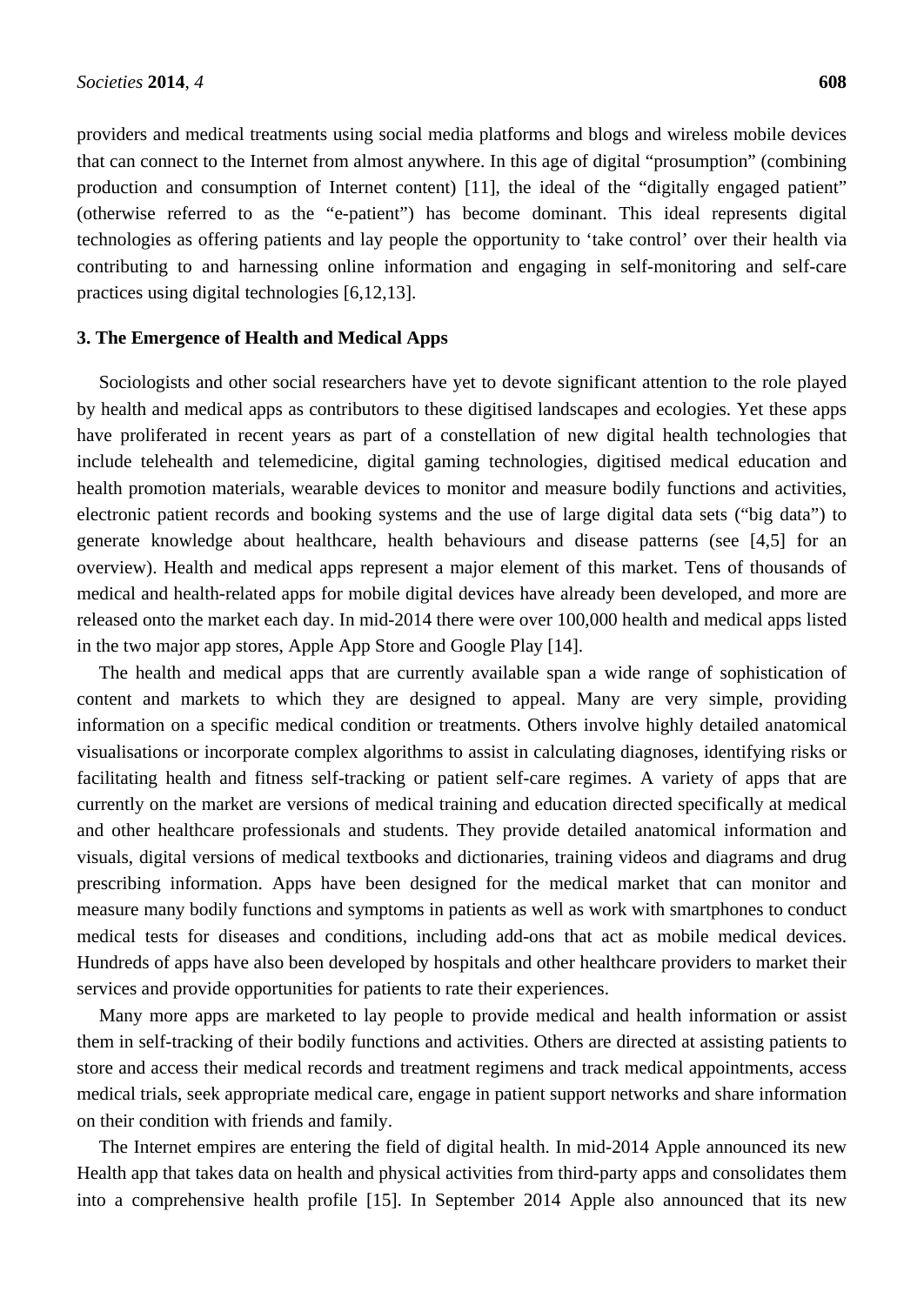smartwatch, the Apple Watch, would be released early the following year [16]. The Watch will have its own App Store devoted to new apps that are designed especially for its operating system. Among its other functions the Watch will act as a wearable health and fitness-tracking device. As well as allowing users to use third-party apps the Watch incorporates two new apps, simply entitled "Fitness" and "Workout, that will work with the embedded sensors to track users" physical activities and body metrics such as heart-rate.

## *The Use of Health and Medical Apps*

Evidence suggests that health and medical apps are becoming increasingly used in a variety of contexts. Many writers in the medical and public health literature have drawn attention to the benefits that health and medical apps may offer lay people as well as healthcare practitioners [17–26]. While there is still little research on how people are using health and medical apps, in late 2012 a Pew Research Center survey found that 85 per cent of American adults owned a mobile phone. Fifty-three per cent of these were smartphones, and one fifth of smartphone users had used their phone to download a health-related app. The most popular of these apps were related to monitoring exercise, diet and weight [27]. A more recent market research study found that almost one-third of American smartphone users (equivalent to 46 million people) had used apps from the health and fitness category in January 2014 [28].

It would appear that healthcare practitioners and administrators are also increasingly using apps as part of their professional practice [22,23]. A growing number of medical schools are now offering at least part of their education via apps and require their students to own a tablet computer [29]. In one study that surveyed American doctors, more than two thirds said that they used apps as part of their work. Diagnosis apps were the second most-used category, following those for medication interactions [30]. Another survey of medical students and junior doctors in a UK healthcare region found that over half of both students and junior doctors had medical-related apps on smartphones, with apps for medical education purposes the most popular [31]. Commentators in the medical literature now often refer to "prescribing" apps to patients [32].

On the other hand, however, concern has been raised in the medical and public literature about the quality of apps and the validity of the medical information they contain. Any developer can publish a health or medical app, as long as they conform to the guidelines offered by the app store in which they are seeking to publish (Apple is far more restrictive of the content of the apps it offers than is Google [33]). As a consequence, health and medical apps vary wildly in the accuracy of their content and the extent to which they draw upon credible and reputable sources of information. Some app developers have longstanding reputations in online medical information and training resources and provide information about their medically-qualified editorial team. However many other app developers appear to draw on little or no direct medical expertise when generating the information they present on the apps they offer.

This issue has been recognised as a major concern in the medical literature. Several studies have been published that have identified significant problems with medical accuracy of apps' content [19,34–36]. This research has found that many developers do not nominate specific medical experts in contributing to the content, or are vague in their attribution of authorship, using such terms as "doctors" or "a medical team" [37–41]. Other writers have sought to identify such issues as legal and regulation difficulties and conflict of interest in relation to medical and health apps [23,42–45].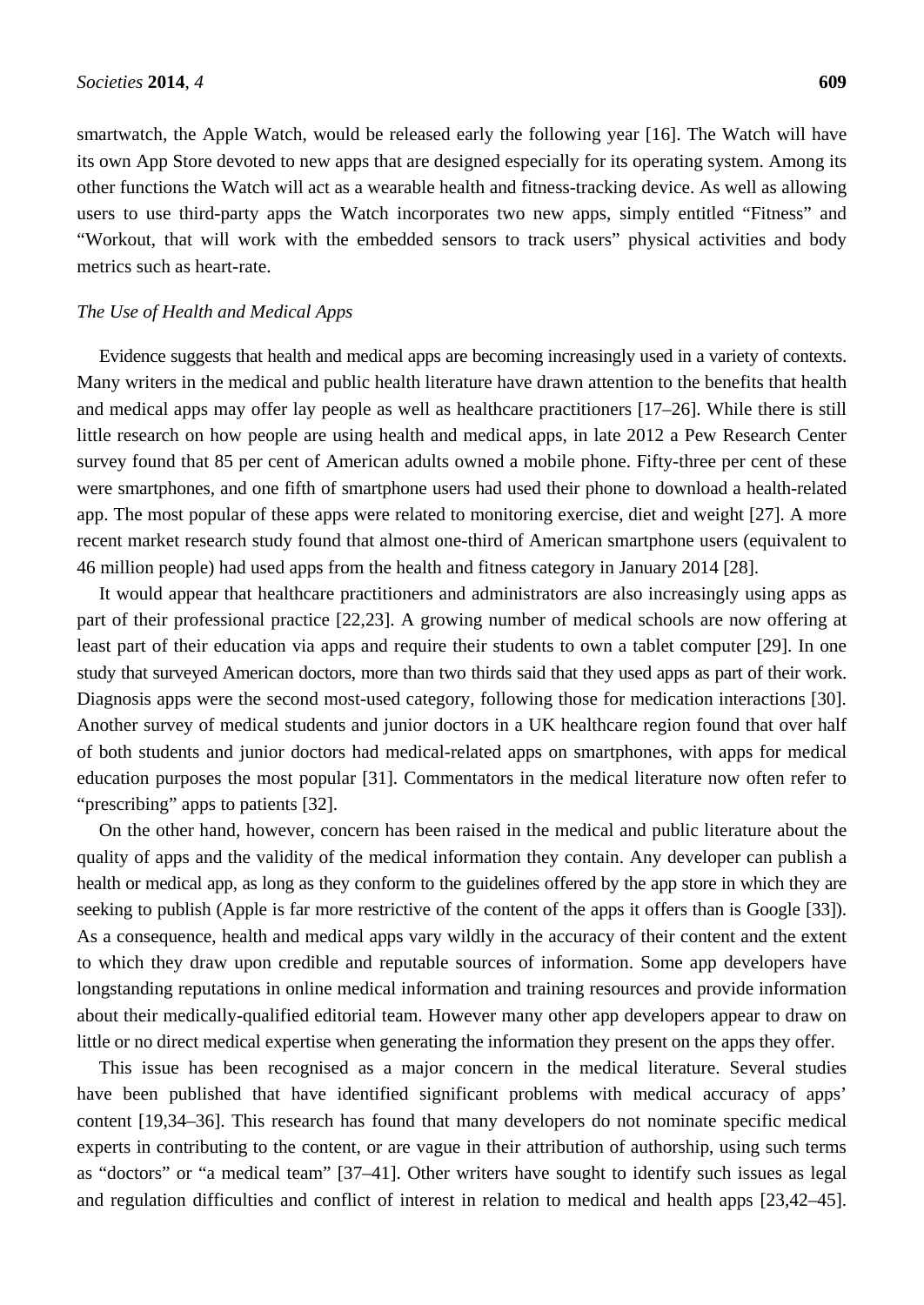As one commentator has observed, medical students are often presented with a list of apps that they are required to use with no discussion of whether or not the developers of these apps discloses conflict of interest. Yet there is nothing to stop a pharmaceutical company developing an app for the medical market that recommends its own products [45].

The relevant regulatory bodies in many countries have not yet established guidelines and regulations for overseeing medical apps. It has been contended that the content of all medical apps should be externally peer-reviewed by medical professionals to ensure quality and safety [34]. Regulatory bodies such as the US Food and Drug Administration (FDA) are struggling to establish the processes by which this should take. In September 2013 the FDA issued draft guidelines for the regulation of health and medical apps [46]. Many apps in these categories do not come under these guidelines' purview, however, as what is considered a "medical device" is currently ambiguous, leading to confusion about exactly which types of apps should be submitted to the FDA for review [47]. Furthermore, these guidelines do not attempt to cover the vast numbers of apps that provide information on medical and health matters, meaning that consumers must exercise their own judgement concerning the validity and accuracy of this information.

## **4. Critical Approaches to Health and Medical Apps**

The sociomaterial theoretical perspective on technologies has offered valuable insights into ways of thinking about the relationship between humans and nonhumans in the context of digital health. This perspective has been most commonly articulated in science and technology studies, and in particular, actor network theory. From this approach, technologies participate as material actors in relationships with human actors to configure human-technology assemblages [48]. This approach acknowledges the combination of the material and non-material, the human and the nonhuman, the fleshly and the ideational in ever-changing configurations. It therefore recognises the dynamic nature of people's interactions with technologies in a world in which the digital is increasingly part of everyday lives, social relationships and concepts of subjectivity and embodiment [49]. Several sociologists have drawn upon the sociomaterial approach to theorise medical technologies [50–54]. They argue that via these technologies, specific meanings, concepts and practices are enacted in relation to health, disease, health care, public health, embodiment and selfhood. Medical technologies facilitate modes of knowing the body and disease [51].

Apps are one of the latest forms of medical technologies. From the sociomaterial perspective, mobile apps, like all technologies, are considered to assume certain kinds of capacities, desires and embodiments; they also construct and configure them. Apps may be conceptualised as the products of interplays between the human actors who make decisions about their form, content and use and the affordances offered by digital technologies which delimit the scope within which apps can be developed and used [33,55]. Apps are new digital technology tools, but they are also sociocultural products located within pre-established circuits of discourse and meaning. They are active participants that shape human bodies and selves as part of heterogeneous networks, creating new practices and knowledge. They are therefore generative, a productive form of power [56,57]. Apps may further serve political purposes by championing or supporting vested interests and established forms of dominance and authority.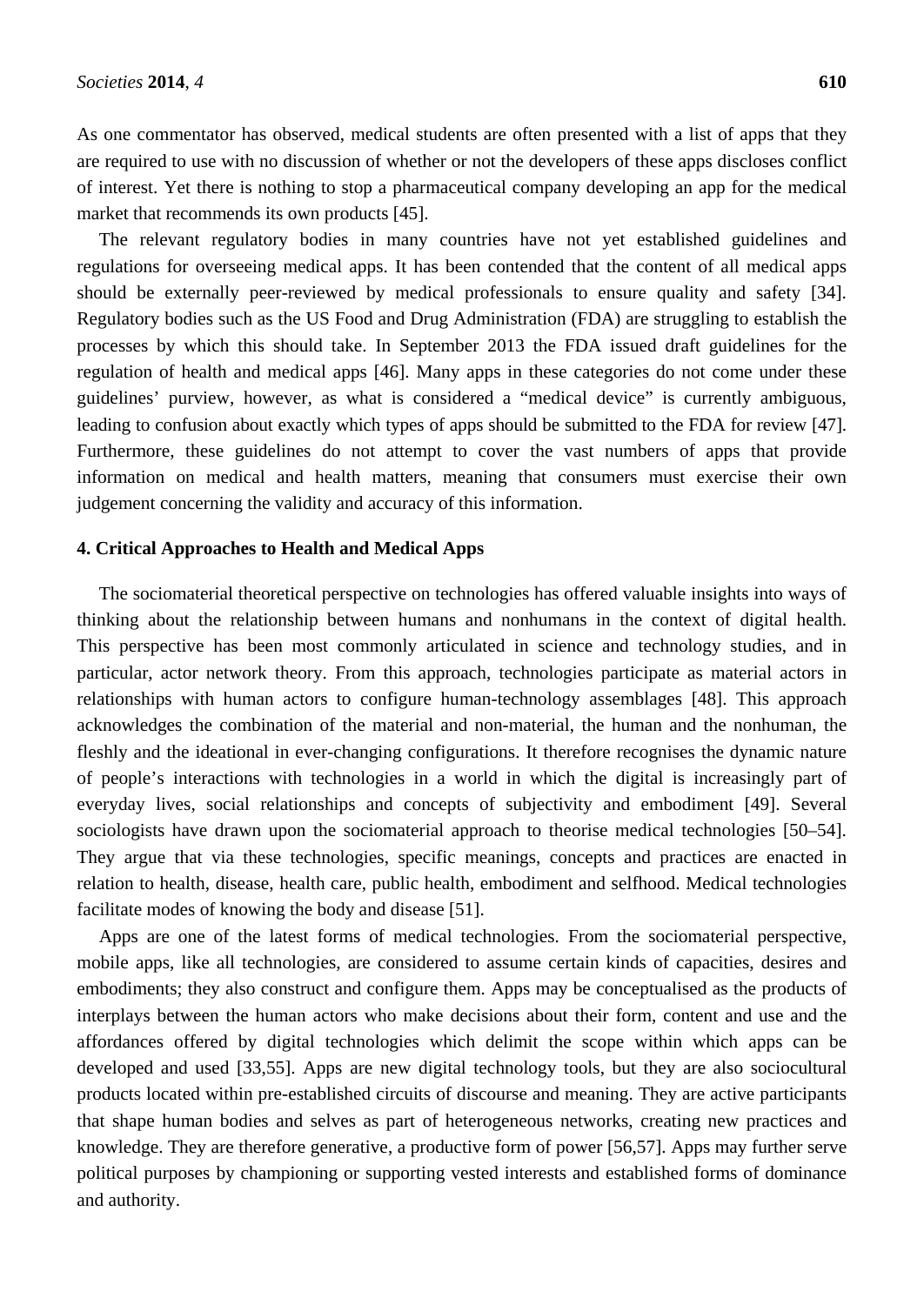The technical affordances of apps structure the ways in which they are used and the meanings that are ascribed to them. The mobility, ease of access and use of apps is a particular feature that differentiates them from earlier sources of health and medical information. Due to their simple format and location on mobile wireless devices, apps can be easily downloaded and carried around for constant reference or updating the user's own information or comments and sharing these with others. The well-known motto of Apple—"There's an app for that"—suggests the multi-functional dimensions of apps. Many apps are free or obtainable for a small charge, and they are easily and quickly downloaded (and just as easily removed from a device). Another distinguishing feature is the function of many health and medical apps that connect them to sensor technologies in smartphones or wearable devices that promote detailed and continuous monitoring of bodily functions and behaviours. Unlike older-style websites, such apps are able to facilitate the generation of constant digital data on the user's body that can then be transmitted in real-time to healthcare providers or carers or friends and followers on social media sites.

Apps also provide far more opportunities for lay people to access medical information that was previously only available to healthcare practitioners or students, confined to medical libraries, health and medical training and education course materials or professional associations. While many medical apps are designed expressly for the healthcare practitioner and student audiences, they are freely available for any others to download and consult. Indeed many apps have been developed expressly by medical and public health authorities for the purpose of informing members of the public about medical and health issues, such as infant care, immunisation, weight loss, smoking cessation and many more [3,4,8,9]. Whether providing medical information or ways for people to promote their health, apps contribute to public pedagogies on health and medical matters [58]. A further important difference between health and medical apps and previous online technologies is the issues they raise for the security and privacy of the often very personal information that some of these apps generate about their users, given that these data are often uploaded to the developers' platforms supported by cloud computing.

All of these features and affordances of health and medical apps require critical attention and theorising. As sociocultural artefacts and actors in social networks, the content and use of health and medical apps can tell us much about which types of illnesses and health conditions are considered important at a particular moment and what medical or health promotion strategies are privileged to prevent or treat these conditions. Various types of capabilities and responsibilities are produced via medical and health apps. They have significant implications for the practice of medicine, medical authority, the delivery of healthcare and public health work and the doctor-patient relationship. These apps have the potential to shape the ways in which the human body is understood, visualised and treated by healthcare workers and non-professional people alike.

In several recent studies I have conducted on health and medical apps, I have adopted a critical approach to the analysis of these technologies. For example my study of sexuality and reproduction apps designed for people to use for self-tracking and monitoring purposes found that concepts of reproductive and sexual embodiment as they were represented in the apps were strongly gendered, supporting norms and assumptions about male and female sexual and reproductive bodies. Male sexuality was rendered as ideally high-performing and competitive, unrelated to reproduction. In contrast, few apps were designed for women to rank their sexual performance. However nearly all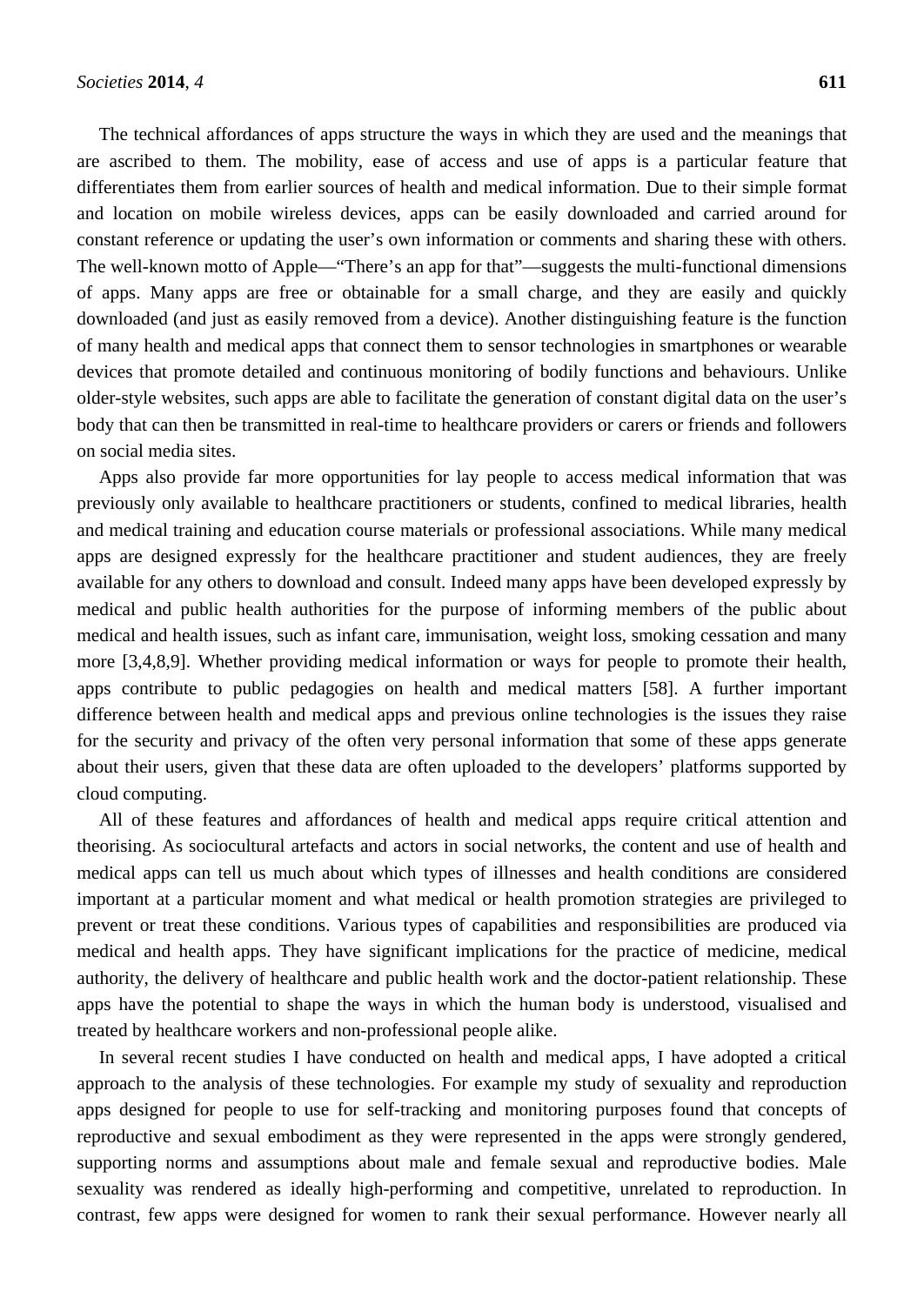reproduction apps were targeted at women, centred on their health and fertility [7]. Another of my current studies that focuses on pregnancy apps identifies the focus on self-responsibilisation via self-monitoring of one's own body and that of the unborn that is evident in the apps' focus. These apps seek to enrol pregnant women by highlighting the ways in which close self-monitoring of their pregnant bodies may avoid posing risks to their unborn as part of a broader ethos of reproductive citizenship that involves many other forms of information and digital devices. Pregnancy apps, however, offer even greater opportunities for women to engage in obsessive self-surveillance because of their capacity to produce detailed data continuously in real-time (including using sensors to monitor the pregnant and unborn bodies, such as maternal and foetal heart-rate) and the function many offer of sharing these data with others on social media networks. Here again gendered norms as well as expectations about "good motherhood" are reproduced in such apps (see also [59]).

## **5. Case Study: Top-Ranked Health and Medical Apps in the Apple App Store**

To provide a further example of how social researchers might approach the critical analysis of apps as sociocultural artefacts, I present some analysis of the first 10 health and medical apps that were listed in the charts of most popular apps as they were published on the Apple App Store on a day in September 2014. This involved a total of 40 apps, including both the paid and free apps for both categories, as these are separate lists. The App Store was chosen for this purpose because it is one of the two major providers of apps (with Google Play) and because its daily top app charts provide an easily accessible overview of the currently popular apps by content category. The Apple App Store categorises apps into either the "Health & Fitness" or the "Medical Category" based on the app developers' nominations of which category their apps are designed for. The top charts are reconfigured each day in response to users' downloading habits. As such, the apps listed in this analysis provide only a "snap-shot" of a particular moment in the top 10 (although some apps may stay in the top 10 lists for several weeks or months if they are very popular).

I examine some of the aspects of app content that may be investigated, including topics, approaches, appeals to authority, use of text and imagery and details provided about the developer. App topics can suggest trends in health and medical regimes, treatments and conditions as well as methods in medical education and training. The ways in which they verbally and visually represent the human body provide insights into contemporary notions of embodiment, health and disease. Examining the words used in the app titles and descriptions on the stores and the images used, including the logo and screenshots employed to illustrate what the app offers potential users, is a way of identifying the tacit assumptions that underpin them and their truth and authority claims. Clicking through to the developers' websites to examine their credentials and the statements that they give about privacy of the data that may be uploaded to their platforms and the terms and conditions of use provides another important source of information concerning the knowledge economy of apps and the digital data that they may generate.

Table 1 provides a list of each app appearing on the top 10 for each of the top charts that were examined.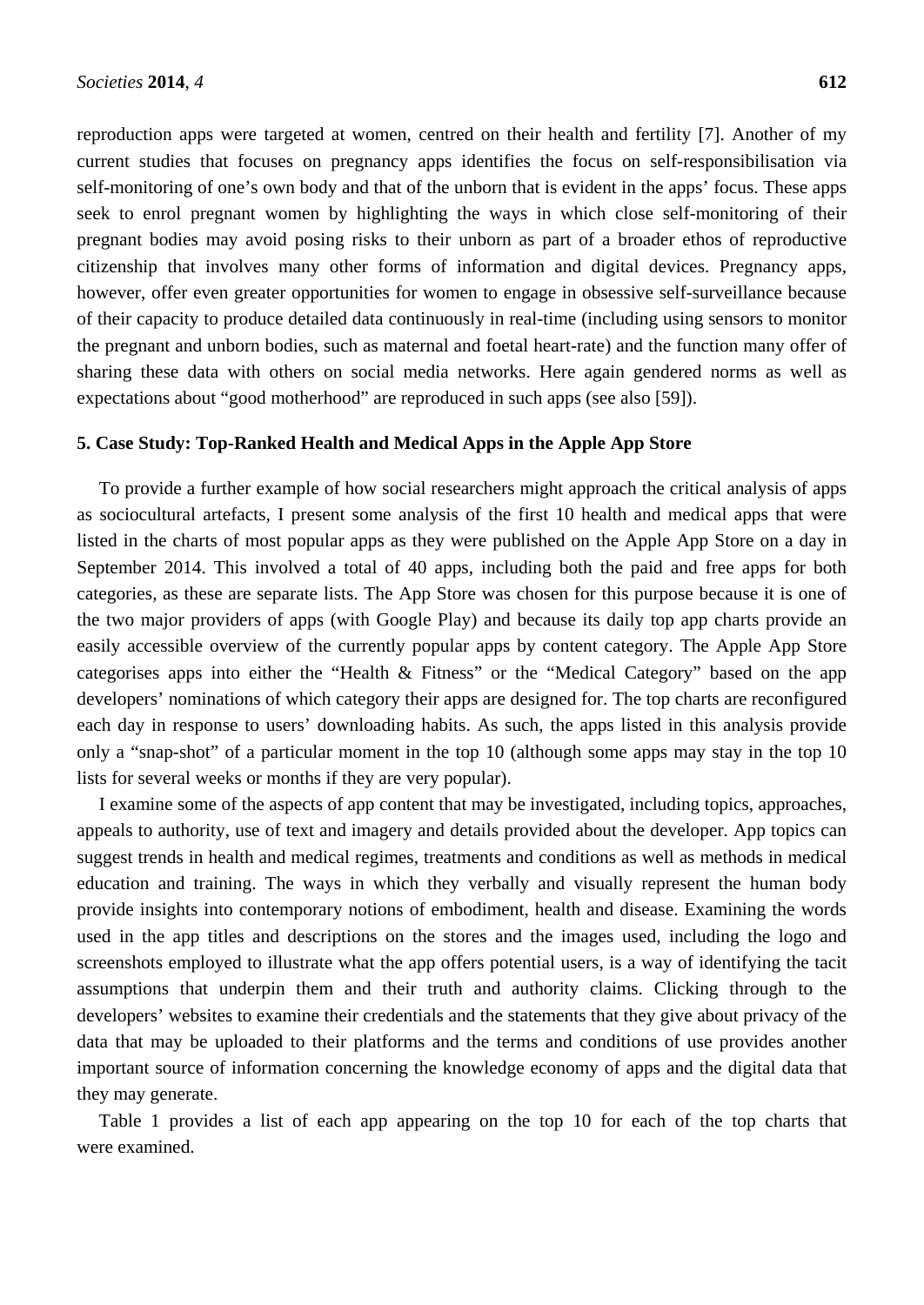| <b>Health &amp; Fitness (paid)</b>   | <b>Health &amp; Fitness (free)</b> | <b>Medical</b> (paid)       | <b>Medical</b> (free)               |
|--------------------------------------|------------------------------------|-----------------------------|-------------------------------------|
| 7 Minute Workout                     | Personal Workout                   | <b>Essential Anatomy 4</b>  | Gray's Anatomy Student              |
| <b>Body Trainer</b>                  | Daily Ab Workout                   | Muscle System Pro III       | <b>Breathing</b><br>Free—<br>Zone   |
|                                      |                                    |                             | <b>Relaxing Breathing Exercises</b> |
| Healthier—Break Reminder             | Relax Melodies                     | 3D Human Body Organs        | <b>Essential Skeleton 4</b>         |
|                                      |                                    | Reference                   |                                     |
| Weight<br>$\mathbf N$<br>Watch—Daily | Sleep Pillow                       | Anatomy Quiz+               | Biology and Human Body              |
| Weight Tracker                       |                                    |                             | Anatomy                             |
| <b>Break Reminder</b>                | White Noise Lite                   | Pocket Anatomy              | Relax with Benjamin DeFoor          |
|                                      |                                    |                             | $-$ Sleep & Hypnosis                |
| Eye Break                            | Relax Melodies Seasons             | Gray's Anatomy Premium      | <b>MRIcro Viewer</b>                |
|                                      |                                    | Edition                     |                                     |
| Easy Calorie Counter                 | Music Healing                      | <i>iMedicalOffice</i>       | <b>Plastic Surgery</b>              |
| Simply Being-Mediation for           | Paleo Diet Recipes                 | Learning USMLE              | iSurf Brainview Desktop             |
| <b>Relaxation &amp; Presence</b>     |                                    |                             |                                     |
| <b>Brainwave Tuner</b>               | FreeBMI                            | <b>DiabetesPal</b>          | MBBS Year II by WAGmob              |
| All-in Yoga                          | Weight<br>Lose<br>with             | <b>Blood Pressure Diary</b> | Living Lung—Lung Viewer             |
|                                      | Benjamin DeFoor                    |                             |                                     |

**Table 1.** List of top 10 health and fitness and medical apps on the Apple App Store.

As shown in the table, the top 10 paid apps in the health and fitness category in the Apple App Store were those directed at working out ("7 Minute Workout", "Body Trainer"), counting calories (Easy Calorie Counter) and controlling body weight ("Weight N Watch—Daily Weight Tracker"), reminding users not to sit for too long at a computer and to exercise their bodies and eyes ("Healthier: Break Reminder", "Eye Break" and "Break Reminder"), meditation and relaxation ("Simply Being— Mediation for Relaxation & Presence", "Brainwave Tuner") and yoga ("All-in Yoga"). The top 10 free health and fitness apps again focused on workouts ("Personal Workout" and "Daily Ab Workout"), relaxation and better sleep ("Relax Melodies", "Sleep Pillow", "White Noise Lite", "Relax Melodies Seasons", "Music Healing"), diet ("Paleo Diet Recipes") and weight loss ("FreeBMI" and "Lose Weight with Benjamin DeFoor").

The list of the top 10 paid medical apps was dominated by human anatomy apps. Six of the top 10 paid apps included detailed anatomical atlases of the human body ("Essential Anatomy 4", "Muscle System Pro III", "3D Human Body Organs Reference", "Anatomy Quiz+", "Pocket Anatomy", "Gray's Anatomy Premium Edition"). It was evident from the wealth of detail provided in these apps on human anatomy, including images of muscular and skeletal systems and the like, as well as the titles and text of the app descriptions and developers' websites, that these apps were predominantly directed at healthcare practitioners and students rather than lay people. The "iMedicalOffice", an app for electronic health records software, was also designed for healthcare practitioners and institutions, while the "Learning USMLE" was a training app for American medical students seeking to take the medical licensing examination required for practising medicine in that country. However the two remaining apps in the top 10 paid medical app category were designed for patients to monitor and self-manage two chronic health conditions: diabetes ("DiabetesPal") and high blood pressure ("Blood Pressure Diary"). The "Diabetes Pal" app encourages people with diabetes to record their detailed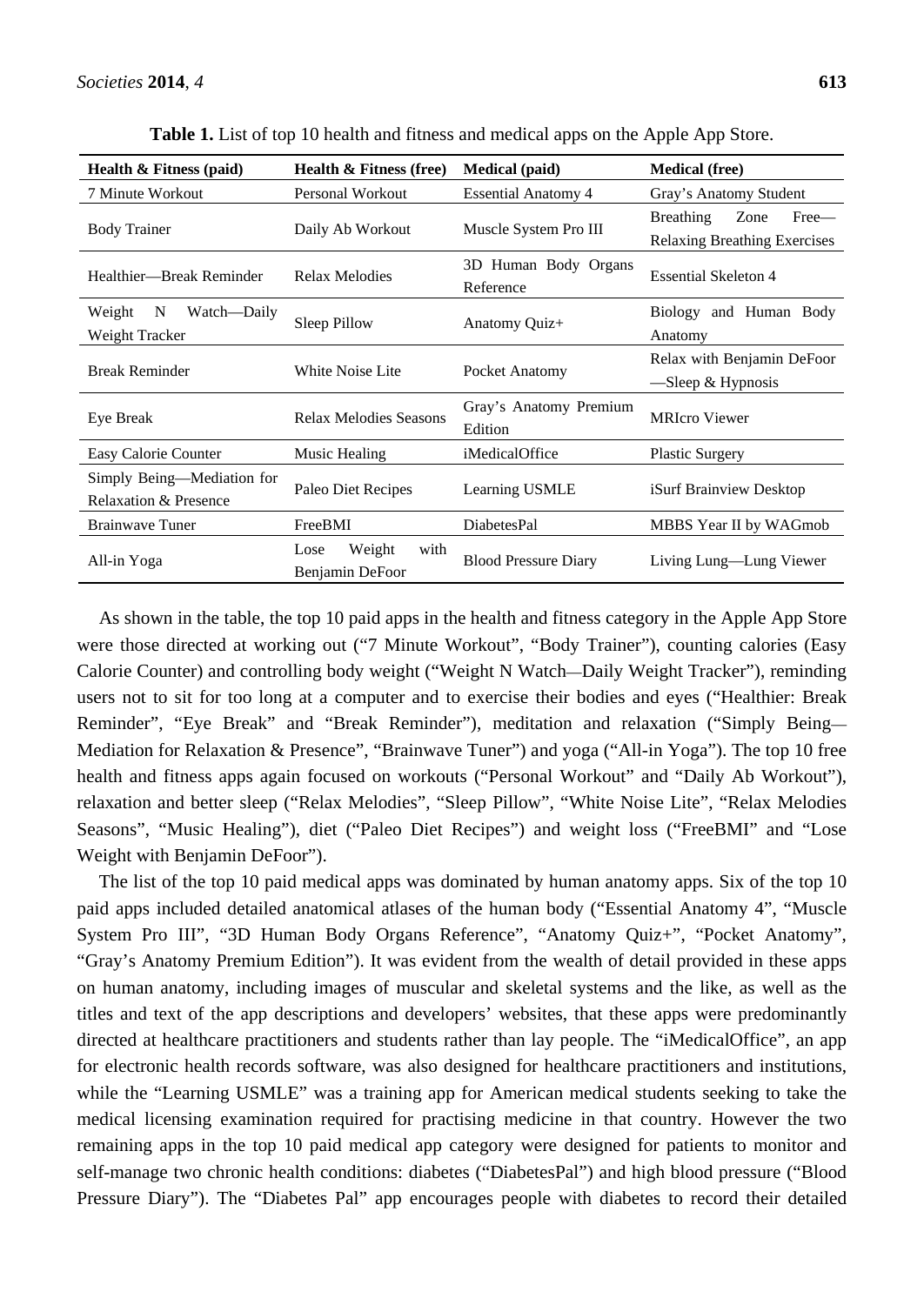bodily data on the app software and these data are automatically synced to the iCloud. The "Blood Pressure Diary" app also involves users self-monitoring and uploading their bodily data to the app.

The top 10 free medical apps on the Apple App Store were also predominantly directed at medical or healthcare professionals (seven of the 10). There were four human anatomy apps similar to those appearing in the paid medical app chart. Two of the top 10 medical apps were related to medical images. One was for viewing images such as MRIs and CT/CAT scans ("MRIcro Viewer") and the other was designed as a tutor for medical education in brain MRI and neuroanatomy ("iSurf Brainview Desktop"). The list also included the "MBBS Year II by WAGmob" app that the app description nominates as helping second year medical students understand the basics of pharmacology, pharmacy, medicinal chemistry, pathology, genetics and genetic engineering using such techniques as tutorials, quizzes and flashcards. For a more general audience, the chart included a breathing control and relaxation app ("Breathing Zone Free—Relaxing Breathing Exercises") and another app for relaxation featuring self-hypnosis ("Relax with Benjamin DeFoor—Sleep & Hypnosis"), as well as an app (in Spanish) designed as a support for patients who were contemplating or had undergone plastic surgery ("PlasticSurgery").

A constellation of interesting social, cultural and political elements may be discerned from this sample of health and medical apps. These include digital bio-objects; healthism and individualism; claims to authority and commercial interests; and data privacy and security. These are further discussed below.

# *5.1. Digital Bio-Objects*

Many of the apps described above engage in visual representations and other forms of providing information on the human body. In the case of the human anatomy and body scan reading apps designed for medical practitioners and students, these representations are highly detailed, producing in-depth digitised atlases of the body that render the body transparent to the gaze by peering at what lies beneath the skin. Self-monitoring apps designed for the use of lay people as part of preventive health or the management of chronic conditions participate in a different form of gaze. As was evident in the apps directed at patients engaging in self-care for diabetes and high blood pressure, many apps encourage users to monitor their bodies closely, generating data on many bodily functions.

Webster [53] uses the term "bio-objects" to describe the assemblages created by new biotechnologies. We might productively view the assemblage that is configured via the interactions of human bodies and apps as a digital bio-object, as are the digital data that this assemblage produces. These digital data assemblages, which have also been referred to as "data doubles" [8,60,61], comprise new forms of patienthood and embodiment when configured via apps. They make visible dimensions of the body that previously were hidden, and expose them to often vast audiences by generating digital quantifiable data about bodily functions and behaviours [8].

Not only, therefore, are traditional forms of representation of the human body used in health and medical apps (such as the anatomical images that feature in the medical apps) but also new forms of digitised embodiment, as are generated using self-monitoring health and medical apps. Unlike the static images of the body used in the human anatomy apps, the data doubles that are thus produced by individuals using these apps are constantly changing assemblages as new data are fed into them. These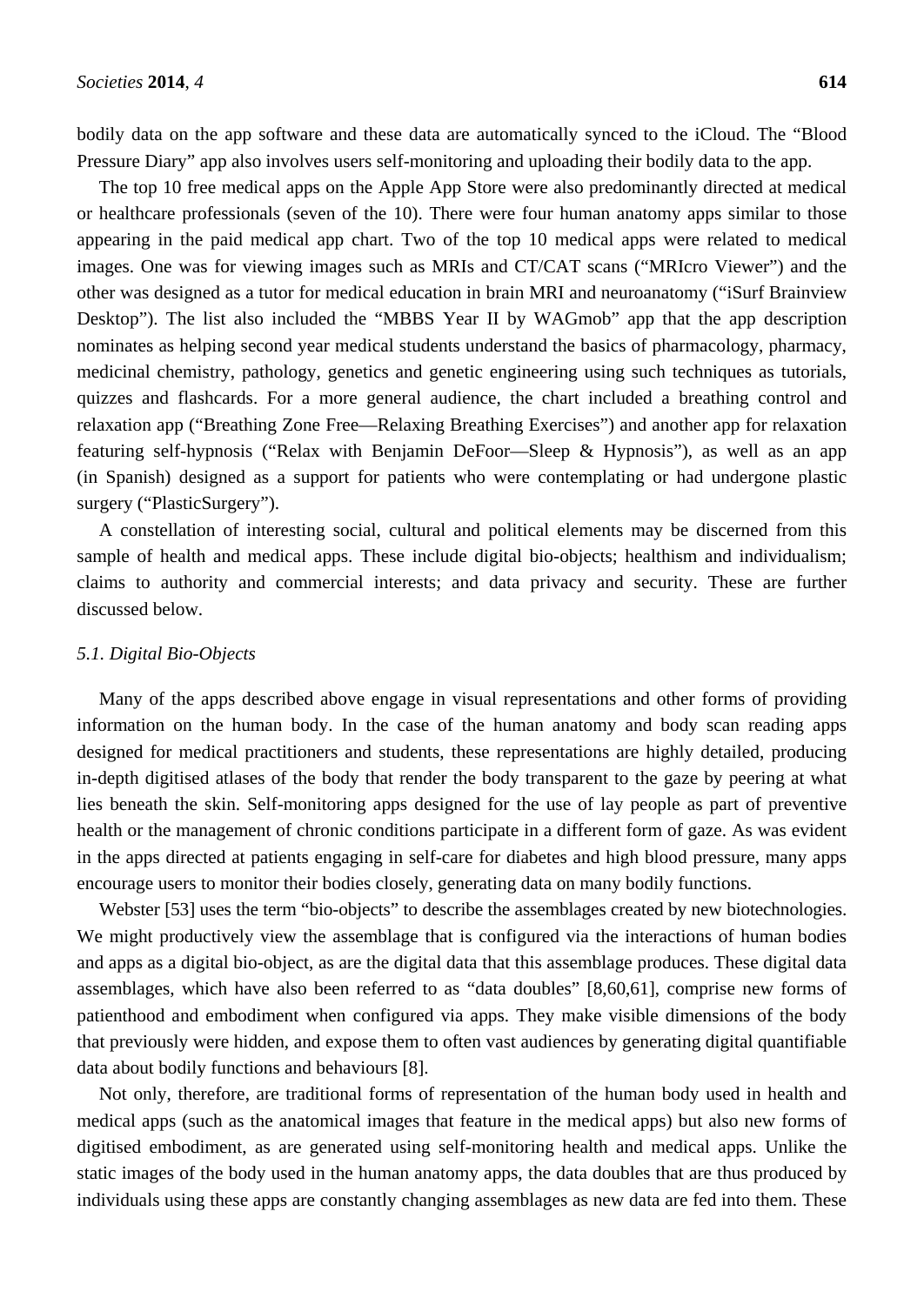data doubles are representations of the user's own body created by use of the app. The information that they configure on the user serves to shape future actions, thus creating a cybernetic relationship between data double and user [8,9,61]. These data have a liveliness and vitality, a social life of their own [49,62,63] that is facilitated by the app.

### *5.2. Healthism and Individualism*

Technologies such as health and medical apps represent the vagaries of human embodiment as amenable to control if sufficient vigilance and self-responsibility are exercised. When behaviours and body functions are digitised as quantifiable data, indicators and concepts of health and fitness become narrow representations of these phenomena. Health and wellbeing become represented by certain numbers that are collected by one's self-tracking device, game app or sensor-embedded smart object [3,7–9,58,61].

The health and fitness concerns addressed by these apps demonstrate that efforts to train one's body, lose weight, avoid sitting for too long but also accomplishing work productivity and achieve relaxation and better sleep are important for many of those who download both paid and free apps. Returning to the top 10 paid health and fitness apps, for example, the "Healthier: Break Reminder" app has the tagline "Work Healthier, rest smartly". The description notes that "Research has shown that prolonged sitting in front of a computer not only damages health, but also decreases productivity. Healthier helps you to tackle both." The app description ends with the call to "Start getting healthier today!" The logo features a silver shield with a stylised red love heart shape inside it, suggesting that the app will protect heart health. The description of the app notes that it periodically reminds the user to take a break from their computer as well as providing "HealthierTips" involving "office-suitable exercises for both eyes and body" in which users can engage when taking a break from sitting at the computer. This app, therefore, supports the notion of the healthy worker as productive worker.

Apps that are directed at influencing health-related behaviours and encouraging patient self-care and voluntary promotion of one's own health may be viewed as contributing to a neoliberal political orientation in which "healthism", or the privileging of health above other priorities [64,65] and taking responsibility for one's own health [8,9,66] are idealised. Such perspectives on health and illness states routinely fail to acknowledge the social determinants of health in their focus on individuals and their management of their health. Digital technologies such as health and medical apps tend to support these individualistic approaches [3,5,7–9,12,58,61]. While some apps may feature the opportunity to people to engage with a community of like-minded individuals who are attempting to achieve the same ends, very few are directed at broader social change or activist politics in the spirit of the new public health [3,4].

Furthermore, the taking up of self-tracking health apps and devices in an ever-growing variety of social domains has led to people being "pushed" or coerced into using such technologies in the interests of other actors and agencies. Health and life insurers are beginning to encourage their customers to use self-tracking devices and apps to collect personal health and fitness data and upload these date to their platforms in the interests of gaining "rewards" or being offered lower premiums. Such uses of apps and the personal data they generate raise pressing questions about potential social and economic discrimination against people who do not wish to participate in these activities or those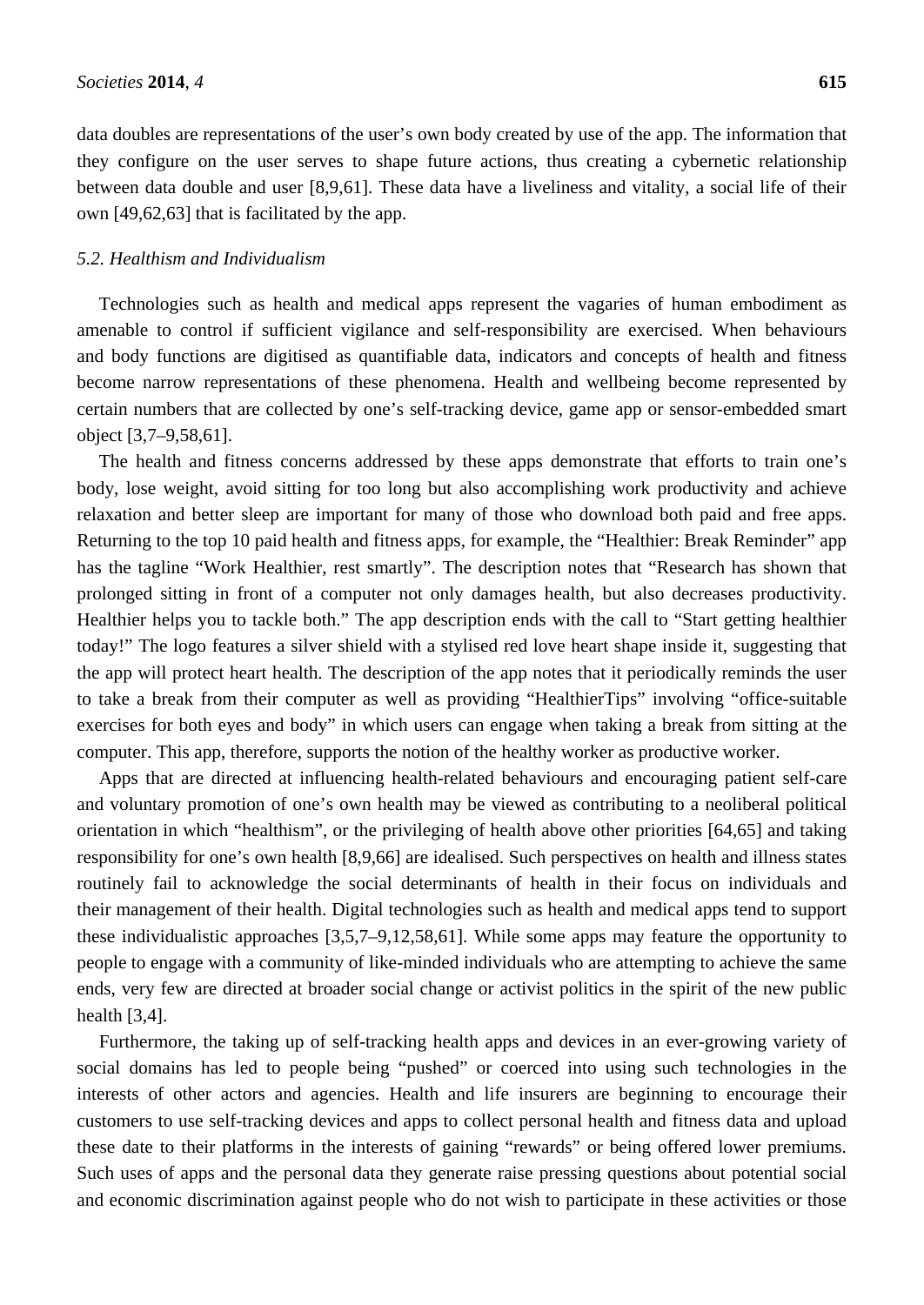who are identified as not meeting targets for appropriate body weight, good health or physical activity levels [63]. Algorithmic calculations using personal health data may lead to predictive privacy harms [67], where individuals are singled out as being "at risk" from ill health and therefore forced to pay higher insurance premiums or may be refused insurance, credit or employment [68].

## *5.3. Claims to Authority and Commercial Interests*

The types of authority that are presented in health and medical apps and their roles as agents in the knowledge economy also require attention. As several writers in the medical and public health literature reviewed above have pointed out, many app descriptions or developer websites fail to acknowledge how the specialised health or medical information that are presented in the apps are generated. The apps assume an authority on health and medical matters that are not always supported by any provided material as evidence of how the content was derived, whether it is regularly updated and so on.

This lack of information was evident in most of the apps I analysed above. The developer of the top-ranked paid medical app, "Essential Anatomy 4", for example, is the 3D4Medical technology company. On its website the company notes that it "specializes in the development of medical, education and health & fitness apps for professional reference as well as student and patient education". It is also claimed on the website that the company has achieved over 10 million app downloads worldwide, and is clearly successful in marketing its apps. However the company does not provide much detail about how its medical information is derived, noting only that its apps "have all been medically approved and designed to the highest standard". The developer of the app directed at educating second year medical students, WAGMobile, is a generalist app development company that provide apps for clients in numerous categories. It does not provide any details of how the content is generated, and indeed offers a disclaimer at the bottom of the app description that notes "Please do not take any action based on the content of this app"; an odd caution given that the material is marketed at accomplishing training for medical students.

Apps contribute to a political environment in which the Internet empires are increasingly exerting a variety of "soft power" in their dominance of the digital knowledge economy [49,69,70]. In the age of big data, the data that are generated by apps are becoming increasingly commercialised. As part of engaging in these acts of prosumption, users' personal data are exploited and transformed into commercial profit by other actors and agencies [10,71]. The data produced from self-tracking apps and devices, patient support and opinion websites and those scraped from social media sites where medical and health topics are discussed, for example, possess great value to pharmaceutical, healthcare and biotechnical companies as well as government agencies and public health enterprises [10]. However it is not always apparent where vested interests lie in the provision of medical information in apps either for lay people or members of the medical profession [10,45,72]. At present there is no way of fully identifying the role that pharmaceutical companies or medical device developers may have played in contributing to the content of apps.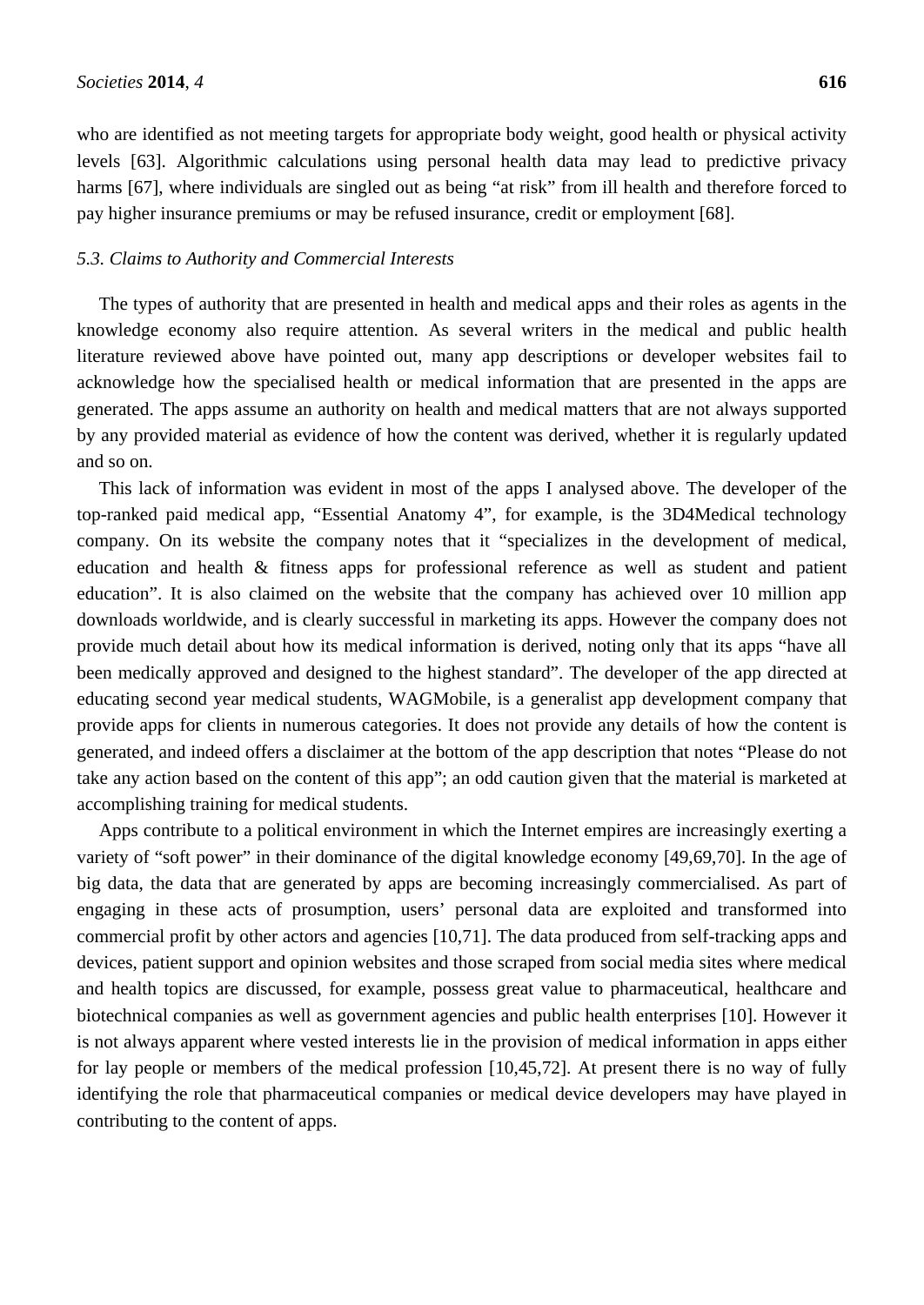## *5.4. Data Privacy and Security*

The lack of information that is provided in many app descriptions or on the developers' websites means that there is often very little transparency about how users' personal information is used by the developer or other parties to which these data may be sold. This was evident in the self-monitoring of chronic diseases apps that featured in the top 10 paid medical app list. The company that the "Diabetes Pal" app, Lobotomo Software, provides no information on the app description or its website on their privacy policy or terms and conditions of use of the app, despite the fact that the app is collecting several aspects of personal health data and storing these data on a cloud storage platform. This is also the case for the "Blood Pressure Diary" app.

In the wake of the Snowden revelations about the use of app data and other personal digital data use in national security surveillance operations, more attention has been paid to data security and privacy on digital platforms and devices. The extent to which the personal health and medical data information that is collected by apps are used commercially and on-sold to third parties is becoming revealed [73–75]. Several reports recently published by privacy organisations have noted the lack of details offered by many medical and health app developers of what they do with users' personal data [72]. The Global Privacy Enforcement Network in a sweep of over 1000 apps found that 60 per cent raised privacy concerns. Many failed to properly inform users how their personal data were being used or made excessive demands for personal data from users [76].

It appears that developers are beginning to take note of consumers' growing concerns about data privacy and security. A market research report of a survey of more than 2000 health and medical app developers found that data security and standards issues were viewed as barriers to further development of this app market [14]. It is notable that in its latest health and medical-related technologies Apple is taking steps to protect users' privacy by outlining how technology developers may use their HealthKit framework in their App Store guidelines. These note that users are given control over their data by explicitly granting each app permission to read and write data to the HealthKit store. The HealthKit data cannot be saved to iCloud or synced across multiple devices and are kept only on the user's device. App developers are not permitted to use information gained from their apps for targeting users with advertising or similar services or disclose users' data to a third party without express permission from the user. Even if permission is granted, the app developers cannot share information with a third party unless they are also providing a health and fitness service to the user, and app developers cannot sell users' data to third parties. App developers are required to state clearly how they will use their personal data and provide a privacy policy. Apps that provide diagnoses, treatment advice or control hardware designed to diagnose or treat medical conditions that do not provide evidence of regulatory approval will be rejected [77].

## **6. Conclusions**

In this article I have begun to outline an agenda for understanding and analysing health and medical apps as sociocultural artefacts that are actors in heterogeneous networks of other actors, both human and nonhuman. By presenting a case study of how a critical social analysis of health and medical apps may be undertaken, the kinds of features evident in such technologies' representations on app stores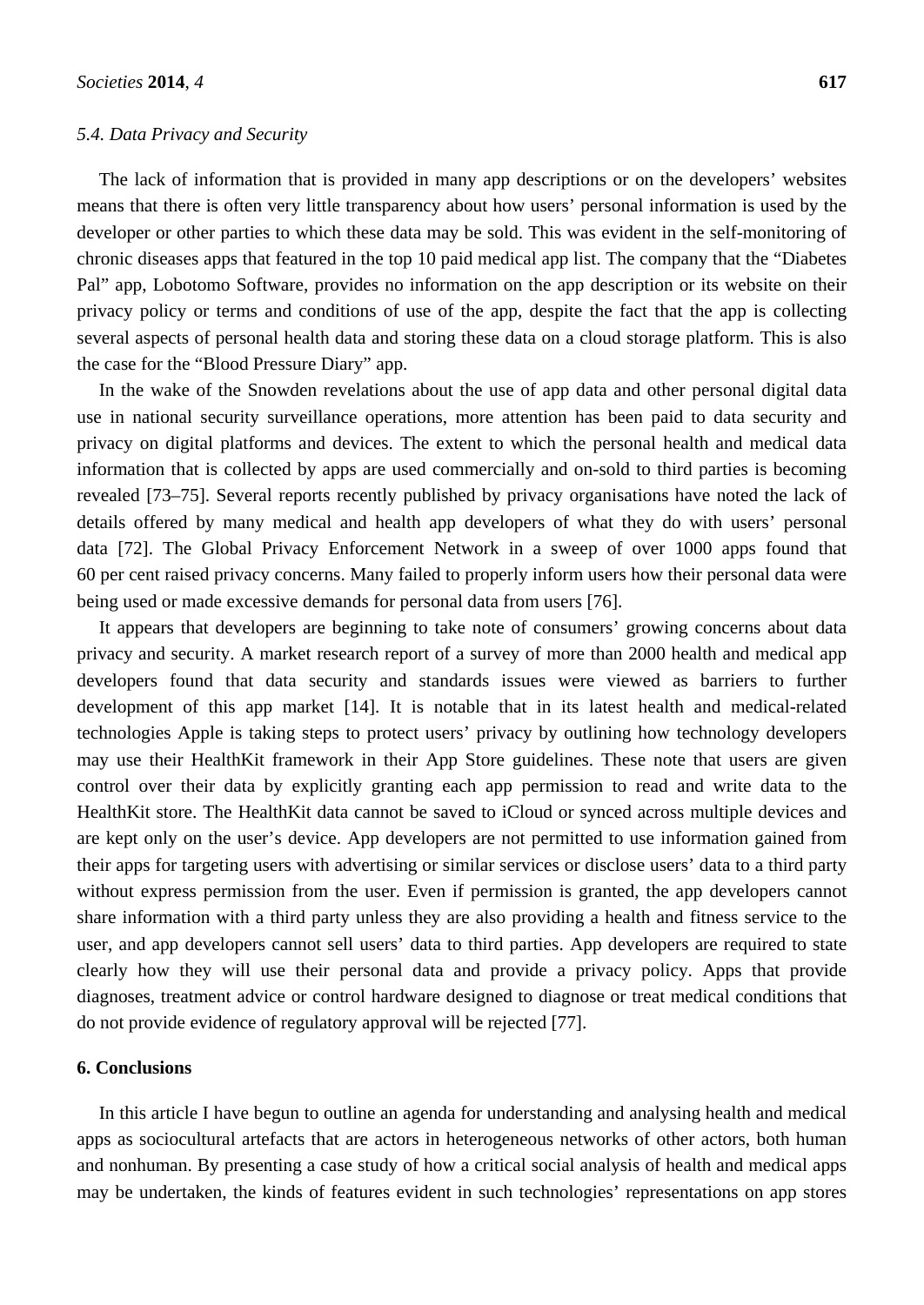have been identified. Such a brief analysis, however, can only go so far in fully illustrating the symbolic and social nature of health and medical apps. I have only touched on a tiny proportion of the vast array of topics and practices that health and medical apps cover.

Much more research is required from a critical perspective on these technologies. Few in depth studies have as yet been conducted into the ways in which lay people engage with health and medical apps, including non-users or those who take up some apps but then relinquish them shortly afterwards. We know very few details about how health professionals such as medical practitioners, hospital administrators, public health professionals and health promoters are incorporating apps and associated mobile digital technologies into their work practices. Little knowledge is available on the practices and tacit assumptions of app developers and designers and the companies that commission apps. Nor do we know how lay people and healthcare and public health workers might be resisting or subverting these devices or creating their own. Analysis of the circulations, transformations and repurposing of the digital data that are generated by apps requires further attention, as do the topics of personal data security and privacy as the domains in which personal health and medical data are collected and used expand. Detailed social research that is able to elucidate the situated knowledges, meanings and uses of apps offers immense potential for social researchers who are interested in health and medicine and in digital technologies.

# **Conflicts of Interest**

The author declares no conflict of interest.

## **References**

- 1. Perez, S. iTunes App Store Now Has 1.2 Million Apps, Has Seen 75 Billion Downloads To Date. *TechCrunch*, 2 June 2014. Available online: http://techcrunch.com/2014/06/02/itunes-app-storenow-has-1-2-million-apps-has-seen-75-billion-downloads-to-date/ (accessed on 16 September 2014).
- 2. Nielsen. Smartphones: So many apps, so much time. *Media and Entertainment*, 1 July 2014. Available online: http://www.nielsen.com/us/en/insights/news/2014/smartphones-so-many-apps- so-much-time.html (accessed on 20 October 2014).
- 3. Lupton, D. Digitized health promotion: Risk and personal responsibility for health in the web 2.0 era. In *To Fix or to Heal?* Davis, J., Gonzalez, A.M., Eds.; New York University Press: New York, NY, USA, **2015**, in press.
- 4. Lupton, D. Health promotion in the digital era: A critical commentary. *Health Promot. Int.* **2014**, doi:10.1093/heapro/dau091.
- 5. Lupton, D. Critical perspectives on digital health technologies. *Sociol. Compass* **2014**, in press.
- 6. Lupton, D. The digitally engaged patient: Self-monitoring and self-care in the digital health era. *Soc. Theory Health* **2013**, *11*, 256–270.
- 7. Lupton, D. Quantified sex: A critical analysis of sexual and reproductive self-tracking using apps. *Cult. Health Sex.* **2014**, doi:10.1080/13691058.2014.920528.
- 8. Lupton, D. M-health and health promotion: The digital cyborg and surveillance society. *Soc. Theory Health* **2012**, *10*, 229–244.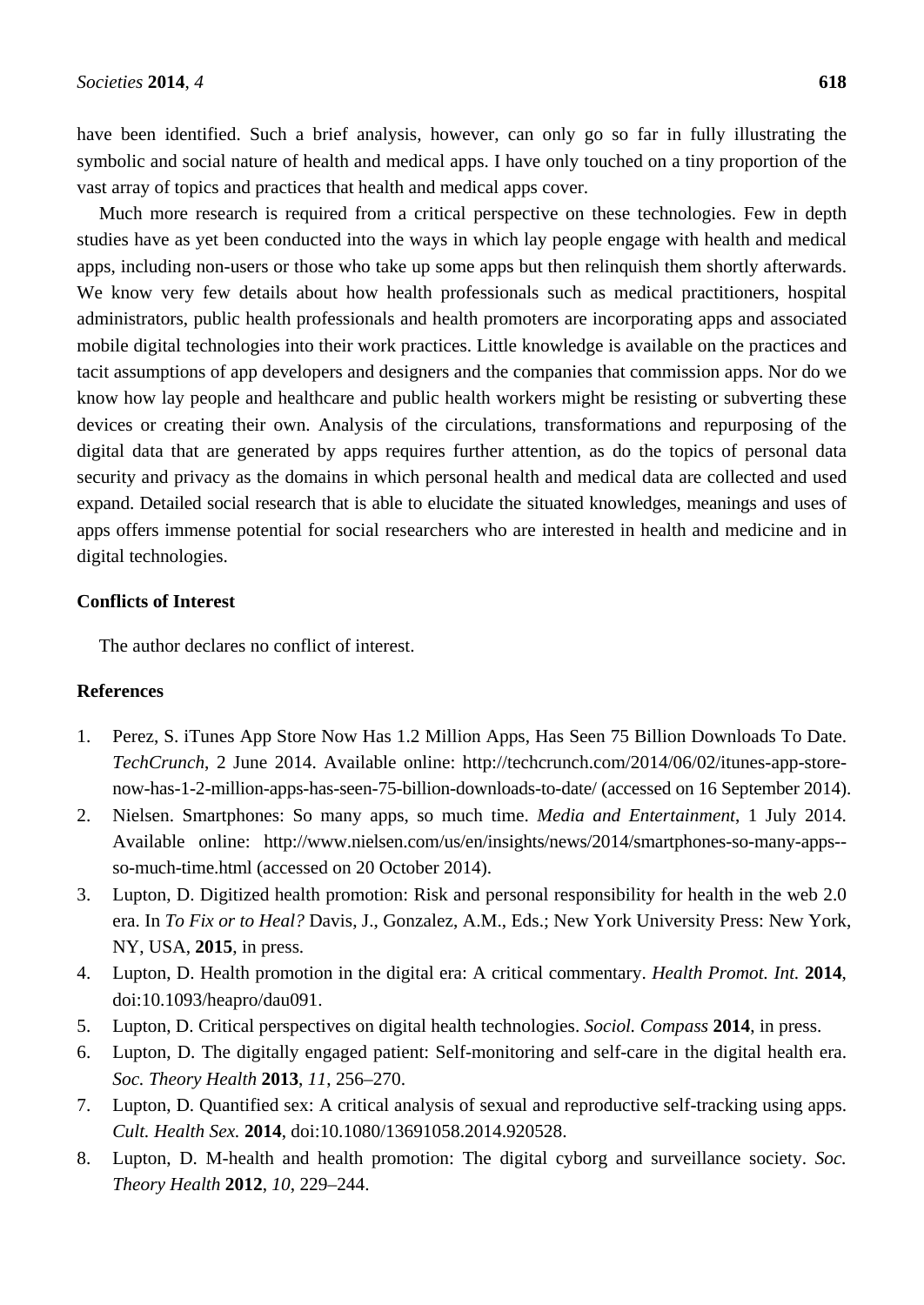- 10. Lupton, D. The commodification of patient opinion: The digital patient experience economy in the age of big data. *Sociol. Health Illn.* **2014**, *36*, 856–869.
- 11. Ritzer, G. Prosumption: Evolution, revolution, or eternal return of the same? *J. Consum. Cult.*  **2014**, *14*, 3–24.
- 12. Sosnowy, C. Practicing patienthood online: Social media, chronic illness, and lay expertise. *Societies* **2014**, *4*, 316–329.
- 13. Greenhalgh, T.; Procter, R.; Wherton, J.; Sugarhood, P.; Shaw, S. The organising vision for telehealth and telecare: Discourse analysis. *BMJ Open* **2012**, *2*, e001574. Available online: http://bmjopen.bmj.com/content/2/4/e001574.long (accessed on 5 March 2014).
- 14. Jahns, R.-G. The 8 drivers and barriers that will shape the mhealth app market in the next 5 years. Available online: http://mhealtheconomics.com/the-8-drivers-and-barriers-that-will-shape-themhealth-app-market-in-the-next-5-years/ (accessed on 16 September 2014).
- 15. Apple. Health: An entirely new way to use your health and fitness information. Available online: https://www.apple.com/ios/ios8/health/ (accessed on 22 June 2014).
- 16. Available online: https://www.apple.com/ios/ios8/health/ (accessed on 22 June 2014).
- 17. Apple. Watch. Available online: http://www.apple.com/au/watch/?cid=wwa-au-kwg-watch-com (accessed on 17 September 2014).
- 18. Abroms, L.; Padmanabhan, N.; Thaweethai, L.; Phillips, T. Iphone apps for smoking cessation. *Am. J. Prev. Med.* **2011**, *40*, 279–285.
- 19. *Patient Apps for Improved Healthcare: From Novelty to Mainstream*; IMS Institute for Healthcare Informatics: Parsipanny, NJ, USA, 2013.
- 20. Burki, T.K. Cancer apps. *Lancet Oncol.* **2013**, *14*, 580–581.
- 21. Kratzke, C.; Cox, C. Smartphone technology and apps: Rapidly changing health promotion. *Int. Electr. J. Health Educ.* **2012**, *15*, 72–82.
- 22. Muessig, K.E.; Pike, E.C.; Fowler, B.; LeGrand, S.; Parsons, J.T.; Bull, S.S.; Wilson, P.A.; Wohl, D.A.; Hightow-Weidman, L.B. Putting prevention in their pockets: Developing mobile phone-based hiv interventions for black men who have sex with men. *AIDS Patient Care STDs*  **2013**, *27*, 211–222.
- 23. Ozdalga, E.; Ozdalga, A.; Ahuja, N. The smartphone in medicine: A review of current and potential use among physicians and students. *J. Med. Internet Res.* **2012**, *14*, e128.
- 24. Lewis, L.T.; Wyatt, C.J. Mhealth and mobile medical apps: A framework to assess risk and promote safer use. *J. Med. Internet Res.* **2014**, *16*, e210.
- 25. Muessig, K.; Pike, E.; Legrand, S.; Hightow-Weidman, L. Mobile phone applications for the care and prevention of hiv and other sexually transmitted diseases: A review. *J. Med. Internet Res.* **2013**, *15*, e1. Available online: http://www.jmir.org/2013/1/e1/ (accessed on 22 January 2014).
- 26. Kamel Boulos, M.; Yang, S. Exergames for health and fitness: The roles of gps and geosocial apps. *Int. J. Health Geographics* **2013**, *12*, 18. Available online: http://www.ijhealthgeographics.com/content/12/1/18 (accessed on 26 June 2014).
- 27. Kamel Boulos, M.; Brewer, A.; Karimkhani, C.; Buller, D.; Dellavalle, R. Mobile medical and health apps: State of the art, concerns, regulatory control and certification. *Online J. Public Health*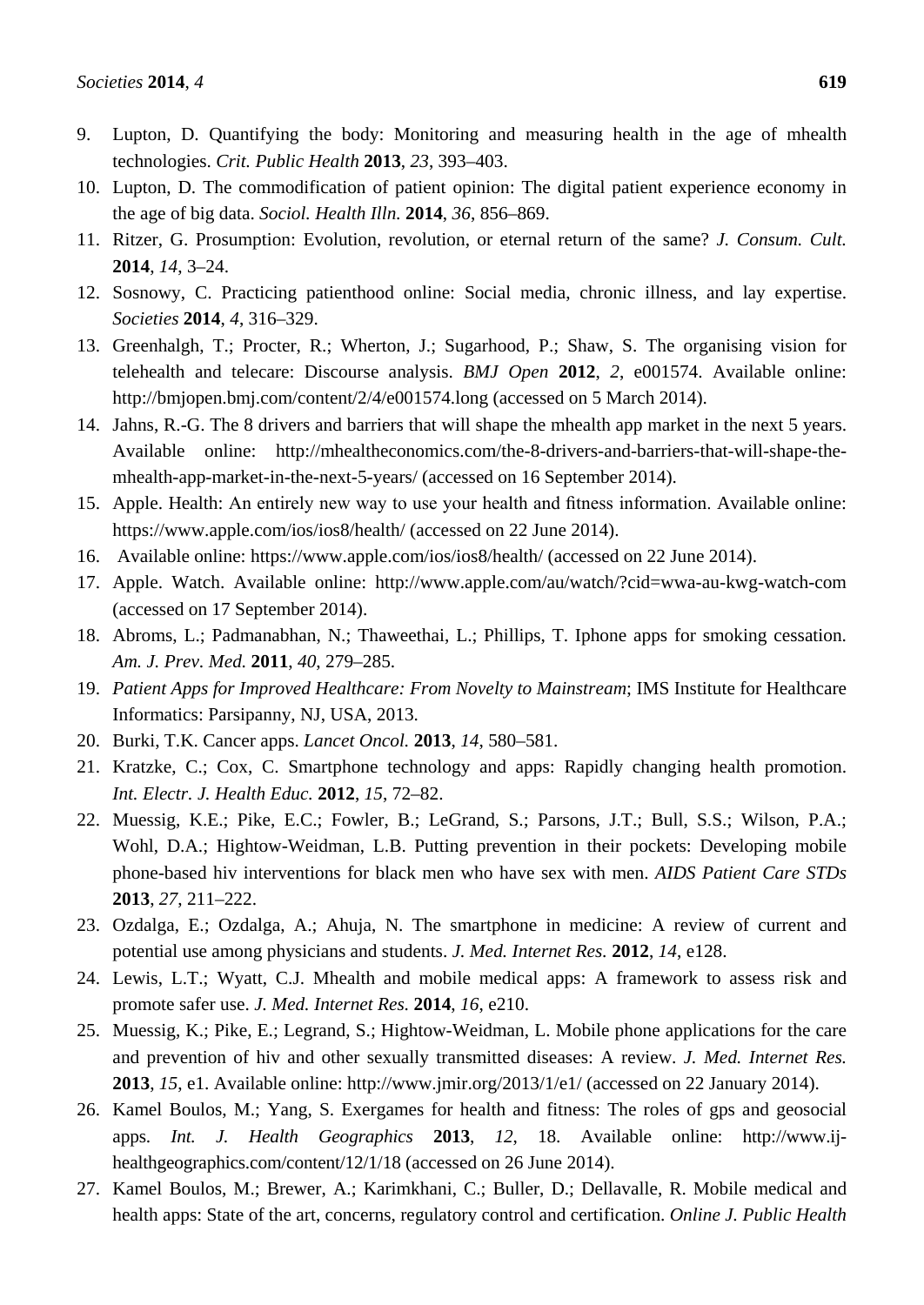*Informatics* **2014**, *5*, e229. Available online: http://ojphi.org/ojs/index.php/ojphi/article/view/4814 (accessed on 22 July 2014).

- 28. Fox, S.; Duggan, M. Mobile health 2012. Available online: http://www.pewinternet.org/Reports/ 2012/Mobile-Health.aspx (accessed on 21 December 2012).
- 29. Nielsen, C. Hacking health: How consumers use smartphones and wearable tech to track their health. Available online: http://www.nielsen.com/us/en/newswire/2014/hacking-health-how-consumersuse-smartphones-and-wearable-tech-to-track-their-health.html (accessed on 16 April 2014).
- 30. Husain, I. Brown medical school will require medical students to use ipad medical textbooks via inkling. Available online: http://www.imedicalapps.com/2011/06/brown-medical-school-requiremedical-students-ipad-medical-textbooks-inkling/ (accessed on 5 March 2014).
- 31. Huang, G. Doctors going mobile, but still skeptical of connected health. Available online: http://www.xconomy.com/boston/2014/04/08/doctors-going-mobile-but-still-skeptical-ofconnected-health/ (accessed on 8 April 2014).
- 32. Payne, K.F.B.; Wharrad, H.; Watts, K. Smartphone and medical related app use among medical students and junior doctors in the United Kingdom (UK): A regional survey. *BMC Med. Informat. Decis. Making* **2012**, *12*, 121. Available online: http://www.biomedcentral.com/1472-6947/12/121 (accessed on 1 March 2014).
- 33. Husain, I. Three free healthcare apps physicians should prescribe to their patients. Available online: http://www.imedicalapps.com/2012/04/free-healthcare-apps-physicians-prescribe-patients/ (accessed on 25 April 2014).
- 34. Mosemghvdlishvili, L.; Jansz, J. Negotiability of technology and its limitations. *Inf. Commun. Soc.*  **2012**, *16*, 1596–1618.
- 35. Buijink, A.W.G.; Visser, B.J.; Marshall, L. Medical apps for smartphones: Lack of evidence undermines quality and safety. *Evid. Based Med.* **2013**, *18*, 90–92.
- 36. Bender, L.J.; Yue, K.R.Y.; To, J.M.; Deacken, L.; Jadad, R.A. A lot of action, but not in the right direction: Systematic review and content analysis of smartphone applications for the prevention, detection, and management of cancer. *J. Med. Internet Res.* **2013**, *15*, e287. Available online: http://www.jmir.org/2013/12/e287/ (accessed on 3 February 2014).
- 37. Wolf, J.; Moreau, J.; Akilov, O.; Patton, T.; English, J.; Ho, J.; Ferris, L. Diagnostic inaccuracy of smartphone applications for melanoma detection. *JAMA Dermatol.* **2013**, *149*, 422–426.
- 38. Hamilton, A.; Brady, R. Medical professional involvement in smartphone 'apps' in dermatology. *Br. J. Dermatol.* **2012**, *167*, 220–221.
- 39. Rosser, B.; Eccleston, C. Smartphone applications for pain management. *J. Telemed. Telecare*  **2011**, *17*, 308–312.
- 40. Stevens, D.J.; Jackson, J.A.; Howes, N.; Morgan, J. Obesity surgery smartphone apps: A review. *Obes. Surg.* **2014**, *24*, 32–36.
- 41. O'Neill, S.; Brady, R.R.W. Colorectal smartphone apps: Opportunities and risks. *Colorectal Dis.*  **2012**, *14*, e530–e534.
- 42. Wallace, L.S.; Dhingra, L.K. A systematic review of smartphone applications for chronic pain available for download in the united states. *J. Opioid Manag.* **2014**, *10*, 63–68.
- 43. Visvanathan, A.; Hamilton, A.; Brady, R. Smartphone apps in microbiology—Is better regulation required? *Clin. Microbiol. Infect.* **2012**, *18*, E218–E220.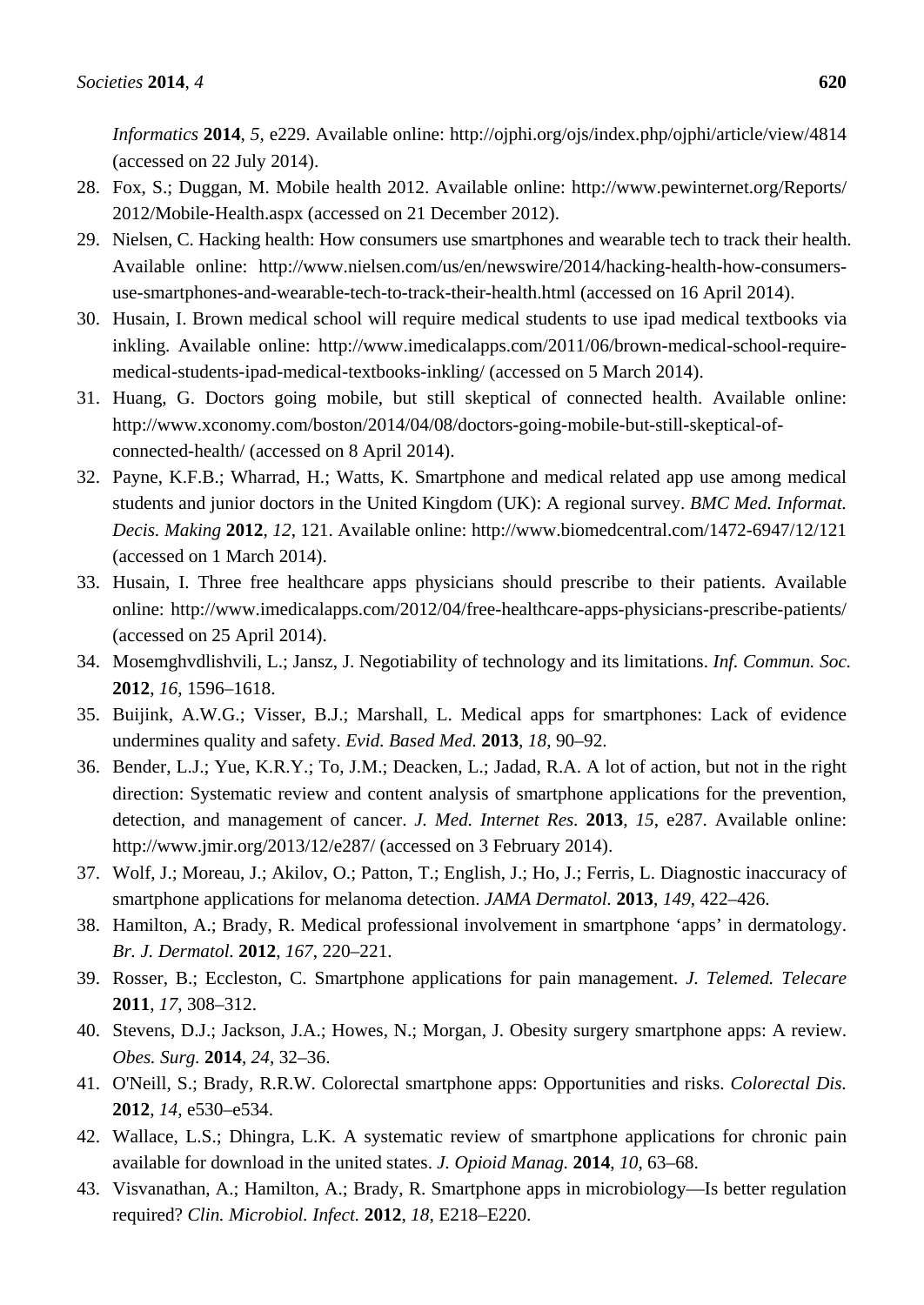- 44. Yetisen, A.K.; Martinez-Hurtado, J.; da Cruz Vasconcellos, F.; Simsekler, M.C.E.; Akram, M.S.; Lowe, C. The regulation of mobile medical applications. *Lab Chip* **2014**, *14*, 833–840.
- 45. McCartney, M. How do we know whether medical apps work? *Br. Med. J.* **2013**, doi:10.1136/bmj.f1811.
- 46. Krieger, W. Medical apps: Public and academic perspectives. *Perspect. Biol. Med.* **2013**, *56*, 259–273.
- 47. Strickland, E. The FDA takes on mobile health apps. Available online: http://spectrum.ieee.org/ biomedical/devices/the-fda-takes-on-mobile-health-apps (accessed on 2 September 2014).
- 48. McCarthy, M. FDA will not regulate most mobile medical apps. *Br. Med. J.* **2013**, doi:10.1136/bmj.f5841.
- 49. Latour, B. *Reassembling the Social: An Introduction to Actor-Network-Theory*; Clarendon: Oxford, UK, 2005.
- 50. Lupton, D. *Digital Sociology*; Routledge: London, UK, 2015.
- 51. Mol, A. *The Body Multiple: Ontology in Medical Practice*; Duke University Press: Durham, NC, USA, 2002.
- 52. Mol, A.; Law, J. Embodied action, enacted bodies: The example of hypoglycaemia. *Body Soc.* **2004**, *10*, 43–62.
- 53. Timmermans, S.; Berg, M. The practice of medical technology. *Sociol. Health Illn.* **2003**, *25*, 97–114.
- 54. Webster, A. Introduction: Bio-objects: Exploring the boundaries of life. In *Bio-Objects: Life in the 21st Century*; Vermeulen, N., Tamminen, S., Webster, A., Eds.; Ashgate: Farnham, UK, 2012; pp. 1–10.
- 55. Prentice, R. *Bodies in Formation: An Ethnography of Anatomy and Surgery Education*; Duke University Press: Durham, NC, USA, 2013.
- 56. Goggin, G. Ubiquitous apps: Politics of openness in global mobile communities. *Dig. Creat.* **2011**, *22*, 148–159.
- 57. Mackenzie, A. The performativity of code: Software and cultures of circulation. *Theory Cult. Soc.*  **2005**, *22*, 71–92.
- 58. Lash, S. Power after hegemony: Cultural studies in mutation? *Theory Cult. Soc.* **2007**, *24*, 55–78.
- 59. Rich, E.; Miah, A. Understanding digital health as public pedagogy: A critical framework. *Societies* **2014**, *4*, 296–315.
- 60. Johnson, S. "Maternal devices", social media and the self-management of pregnancy, mothering and child health. *Societies* **2014**, *4*, 330–350.
- 61. Haggerty, K.; Ericson, R. The surveillant assemblage. *Br. J. Sociol.* **2000**, *51*, 605–622.
- 62. Ruckenstein, M. Visualized and interacted life: Personal analytics and engagements with data doubles. *Societies* **2014**, *4*, 68–84.
- 63. Beer, D. *Popular Culture and New Media: The Politics of Circulation*; Palgrave Macmillan: Houndmills, UK, 2013.
- 64. Lupton, D. Self-tracking modes: Reflexive self-monitoring and data practices. Available online: http://ssrn.com/abstract=2483549 (accessed on 8 September 2014).
- 65. Crawford, R. Healthism and the medicalization of everyday life. *Int. J. Health Care Serv.* **1980**, *10*, 365–388.